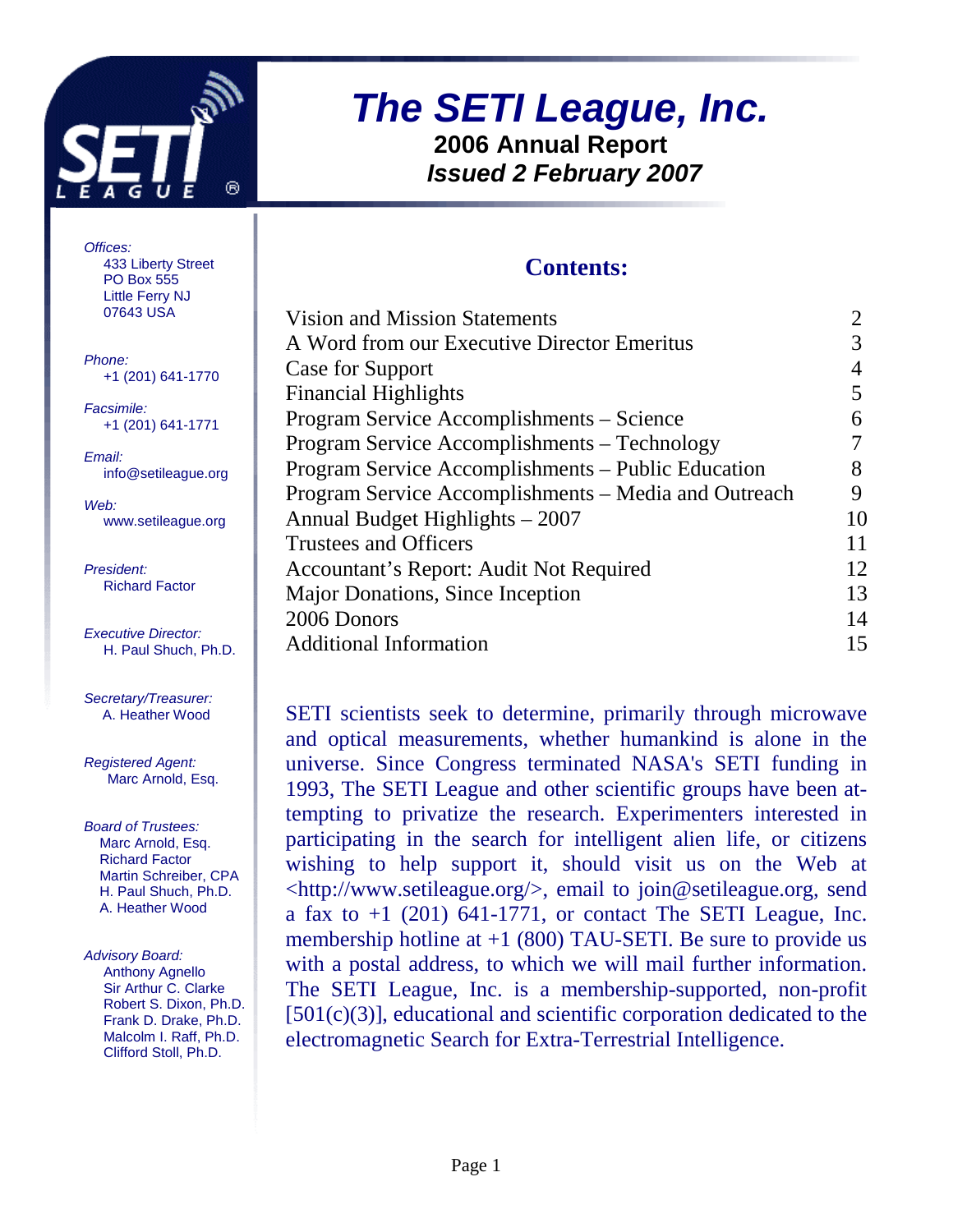

### **SETI League Vision**

**Recognizing that confirmed evidence of extraterrestrial intelligence will change forever our view of humanity's place in the cosmos, The SETI League, Inc. envisions a worldwide network of amateur and professional scientists working together to hasten our entry into the galactic community.** 

## **SETI League Mission**

#### **To encourage and support the Search for Extra-Terrestrial Intelligence by:**

- 1. attracting a wide range of amateur and professional scientists into the SETI community;
- 2. developing technologies to assist the SETI experimenter in assembling a workable radio or optical SETI observatory;
- 3. disseminating hardware and software designs in support of SETI;
- 4. coordinating SETI experimenters worldwide in conducting a thorough sky survey;
- 5. providing a variety of forums and media for wide-ranging communication among SETI experimenters, enthusiasts, and organizations;
- 6. designing, assembling, and operating advanced optical and radio telescopes;
- 7. identifying and publicizing potential spin-off applications of SETI technologies; and
- 8. raising public consciousness as to the importance and significance of a broad-based Search for Extra-Terrestrial Intelligence that encompasses a variety of strategies.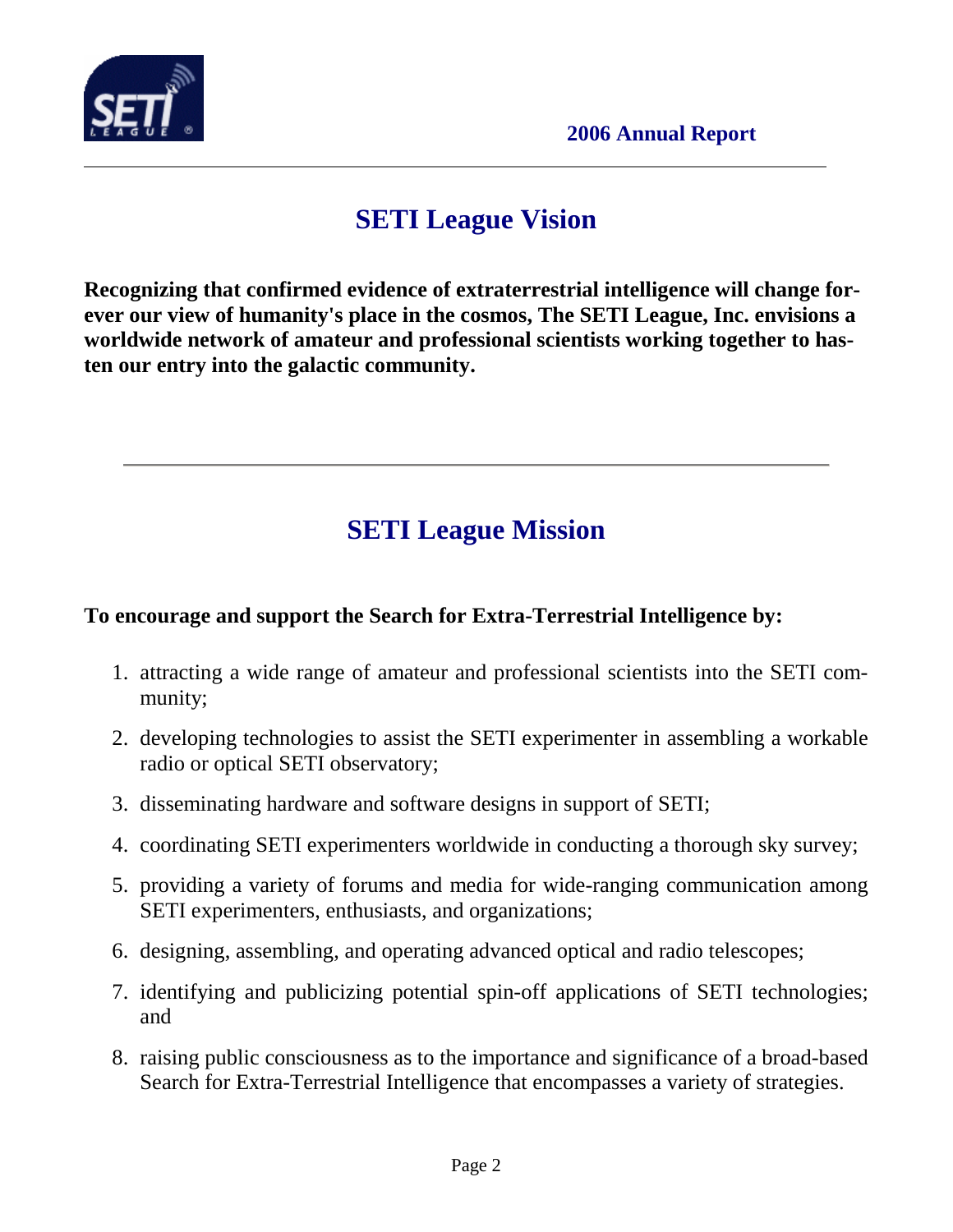



### **A Word from our Executive Director Emeritus**

#### **Twelve Years and Counting by H. Paul Shuch, Ph.D.**

See how quickly time passes when you're having fun? I can hardly believe it's been a dozen years since Richard Factor called me up with his ridiculous idea...

Richard and I had long been the kind of friends who spoke seldom, but always looked forward to our occasional encounters. These usually occurred about once per year, generally by telephone, often as not in December. As one year drew to a close and another was poised to begin, one of us would ring up the other for an hour's chat, as though we could that quickly play catch-up on a whole year of our lives.

Richard initiated the December, 1994 call. I hadn't seen him in the flesh for perhaps five years, back when I was still living in California. I was by now teaching in Pennsylvania, but Richard and I still shared an interest in ham radio, and aviation, and technology in general. And, it turns out, we also shared an interest in SETI.

"What's going on in your life?" asked Richard with his characteristically casual demeanor. "Any new jobs? Kids? Wives?" (This latter was something of an inside joke, as Richard prides himself in 'never having made the same mistake once.') Though I could only claim two out of three, we chatted for a while about the changes, both positive and negative, in our lives.

"Say," interjected Richard, mid-chat, "what do you know about SETI?" It was an interesting digression, but not an unexpected one, given Richard's short attention span and eclectic interests.

"Funny you should mention that," I replied. "Back in my Berkeley days, I got to know a bunch of the NASA SETI team: Jill, Barney, Kent, even Frank. And Jack was one of my advisors in grad school." (Last names, as Canadian science fiction author Rob Sawyer noted in his recent novel "Rollback", are irrelevant in that small and close-knit community.) "Pity about the cancellation of their project last year - - what was Congress thinking? Fortunately, I hear they're regrouping under private funding, and about to launch a continuation of HRMS -- something called 'Project Phoenix.' Ever heard of it?"

Richard had, so we proceeded to discuss the strengths, and weaknesses, of the SETI Institute and its efforts to keep SETI science alive in the wake of Congressional budget cuts. Being active radio amateurs, Richard and I agreed that hams represented a valuable, untapped resource that could greatly benefit the SETI enterprise.

And then, Richard dropped his bombshell. "I've just founded a SETI nonprofit of my own. How'd you like to head it up?"

Suddenly, an annual ritual had turned into a job interview. The rest of the story, how I took a leave of absence from my College, then raised some funding, ultimately resigning my Professorship to head up The SETI League, has been often retold, so I will not bore you with it again. The point is, this all started with a casual telephone call, now a full dozen years ago.

Eventually, I retired from The SETI League, was elevated to Executive Director Emeritus (all of the responsibilities, none of the benefits...) and most recently, un-retired back into academia. But The SETI League survives, thanks to the support and enthusiasm of our roughly 1500 members in 65 countries on 7 (!) continents.

So, where will the next dozen years take The SETI League? That question is on the agenda for my next annual phone chat with Richard, coming up any day now.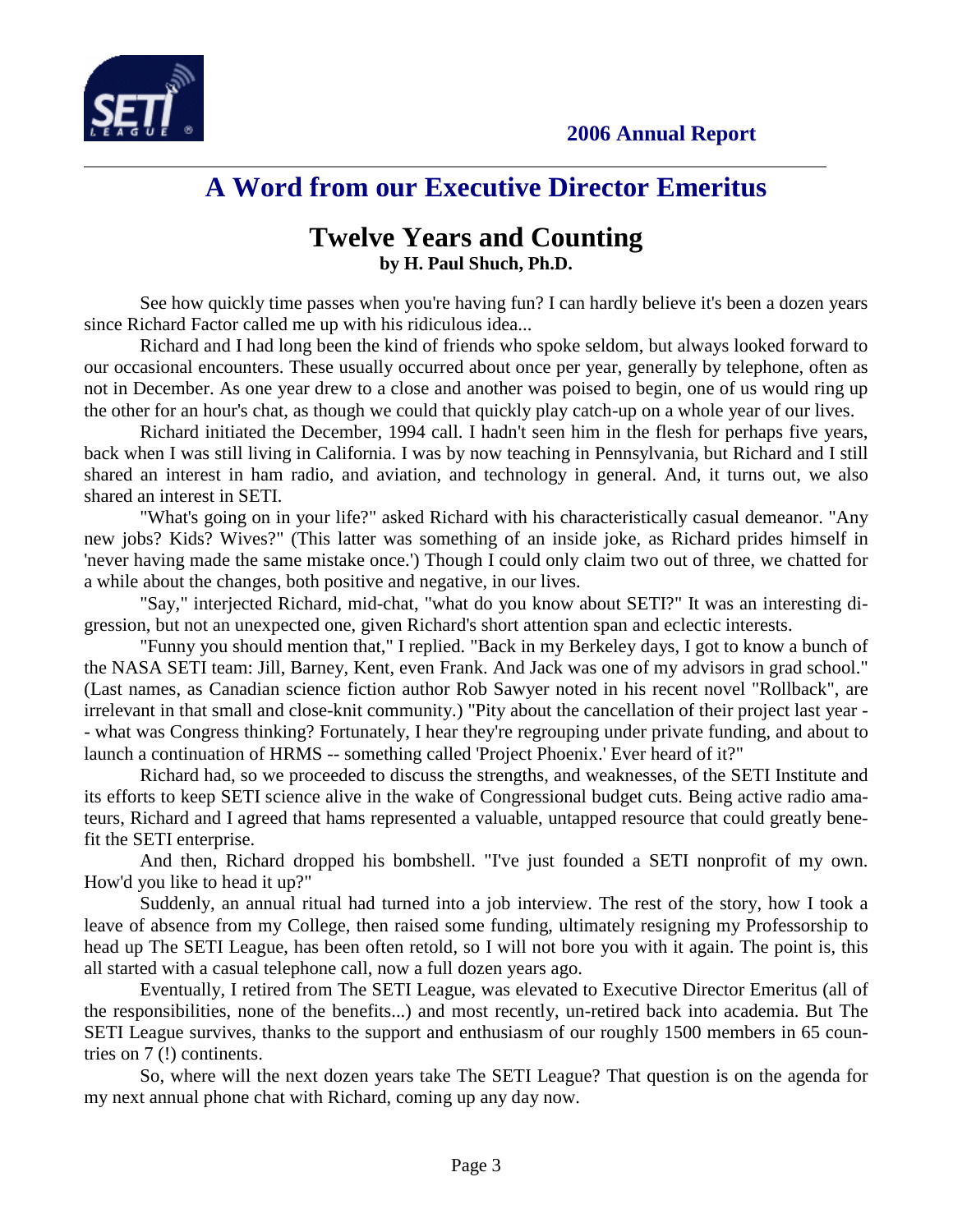

### **Case for Support**

Ever since mankind first used intellect to distinguish itself from the rest of the animal world, a fundamental and profound distinction became evident --- we do not seek simply for survival, we seek to understand.

 Intellectual curiosity is part of what separates man from beast. And scientific endeavor has always been driven less by need than by desire. We desire knowledge not for what we can do with that knowledge, but for the sake of the knowledge itself.

 Modern scientific research has until recently followed the same principle --- ask the questions, find then answers, then figure out how to apply that knowledge. But today, more and more scientific research is being dictated by a pre-determined end, an application in search of a question.

Scientific research isn't about application, but discovery. The Search for ExtraTerrestrial Intelligence (SETI) is mankind's search to know what, or who, is out there. Because it is contrary to our nature to not try and discover if there is intelligent life beyond our own world.

The SETI League was established in 1994 to continue the scientific research formerly conducted by NASA. When funding for NASA's SETI research was cut, it was left up to a handful of visionary pioneering scientists to privatize the search for intelligent life in the universe.

**The SETI League** is a 501 (c)(3) not-for-profit scientific research and education organization. Universal in its scope, it is international in its composition, with more than a thousand volunteers in five dozen countries participating in the organization's activities.

Project Argus is a prime example of the type of work **The SETI League** is involved in. *Project Argus* is an effort to deploy and coordinate roughly 5,000 small radio telescopes around the world, in an all-sky survey searching for microwave signals which might possibly be of intelligent extra-terrestrial origin. When fully operational, *Project Argus* will provide the first ever continuous monitoring of the entire sky, in all directions in real time.

SETI League members have developed the necessary hardware, software, protocols and procedures for distribution worldwide. Traditional research grade telescopes, of the type used by NASA, can view only a small fraction of the sky at a given time, typically on the order of one part in a million. To achieve the goal of continuous all-sky coverage would require one million telescopes, properly located and aimed. The cost for such an enterprise would exceed the Gross Planetary Product.

*Project Argus* has taken an innovative approach to the problem. By employing much smaller, relatively inexpensive amateur radio telescopes, built and operated by SETI League members at their own expense, we will be able to achieve an all-sky view for an infinitesimally smaller expenditure.

Only 5,000 of these smaller instruments, properly coordinated, are necessary to see in all directions at once. The equipment, though modest, is capable of detecting microwave radiation from sources out to a distance of several hundred light years.

This is an example of the innovative volunteer projects that members of **The SETI League** are engaged in. And while the relative cost of these types of projects are low, there are hard costs nonetheless.

To continue this research and expand SETI League activities, the organization needs to raise \$600,000 over the next three years. Membership dues, gifts and contributions will certainly help, but it is necessary to expand funding sources beyond current levels and current sources.

The SETI League is seeking investments of \$50,000 from foundations, corporations and individuals, those who are committed to scientific research and radio astronomy.

We welcome the opportunity to present our annual report and a full proposal for funding. And while spin-off technologies and applications are an inevitable result of scientific exploration and discovery, it is the search that inspires us, that causes us to lift our eyes to the heavens and wonder.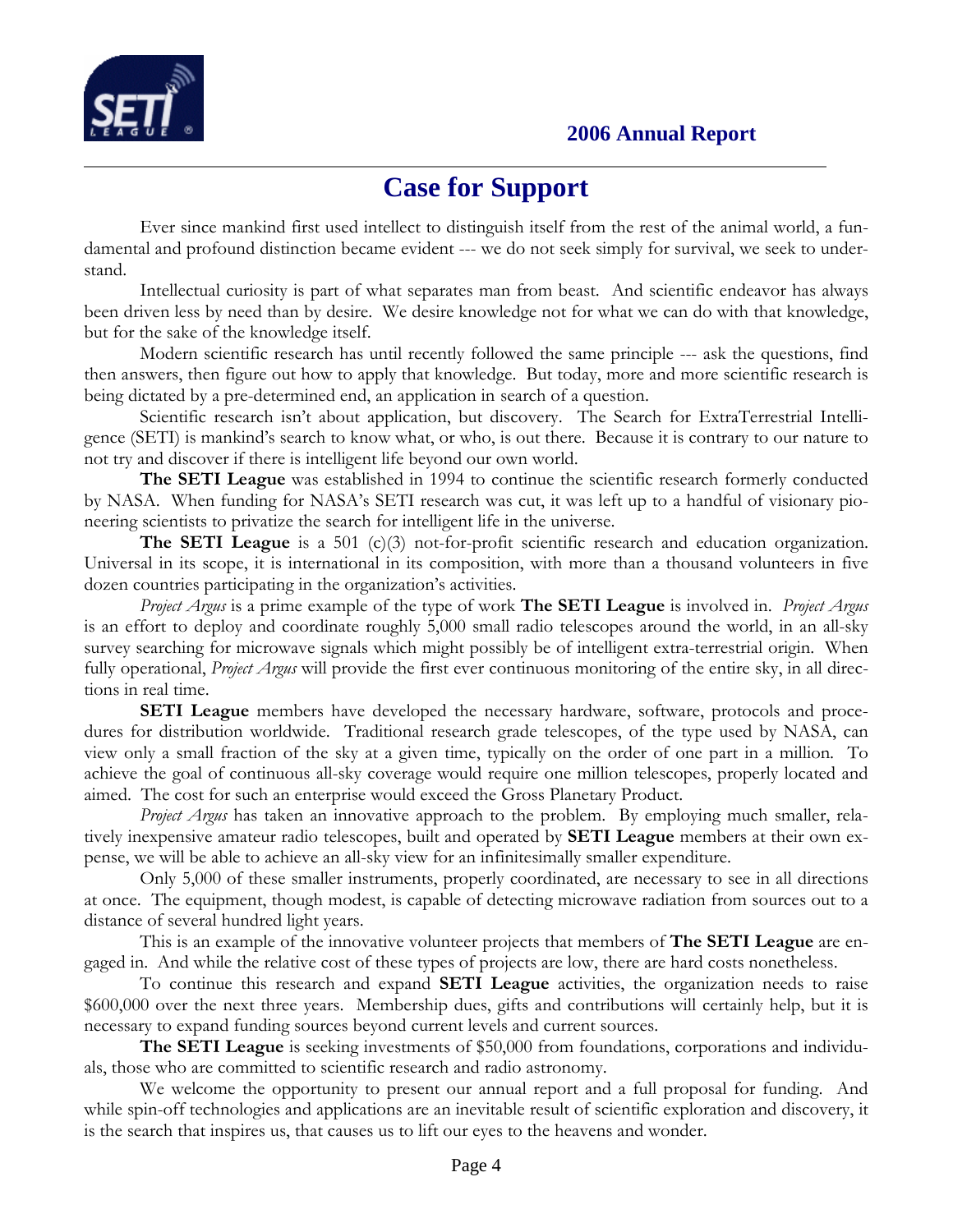

# **Financial Highlights**



#### **2006 Revenues**



**2006 Expenses**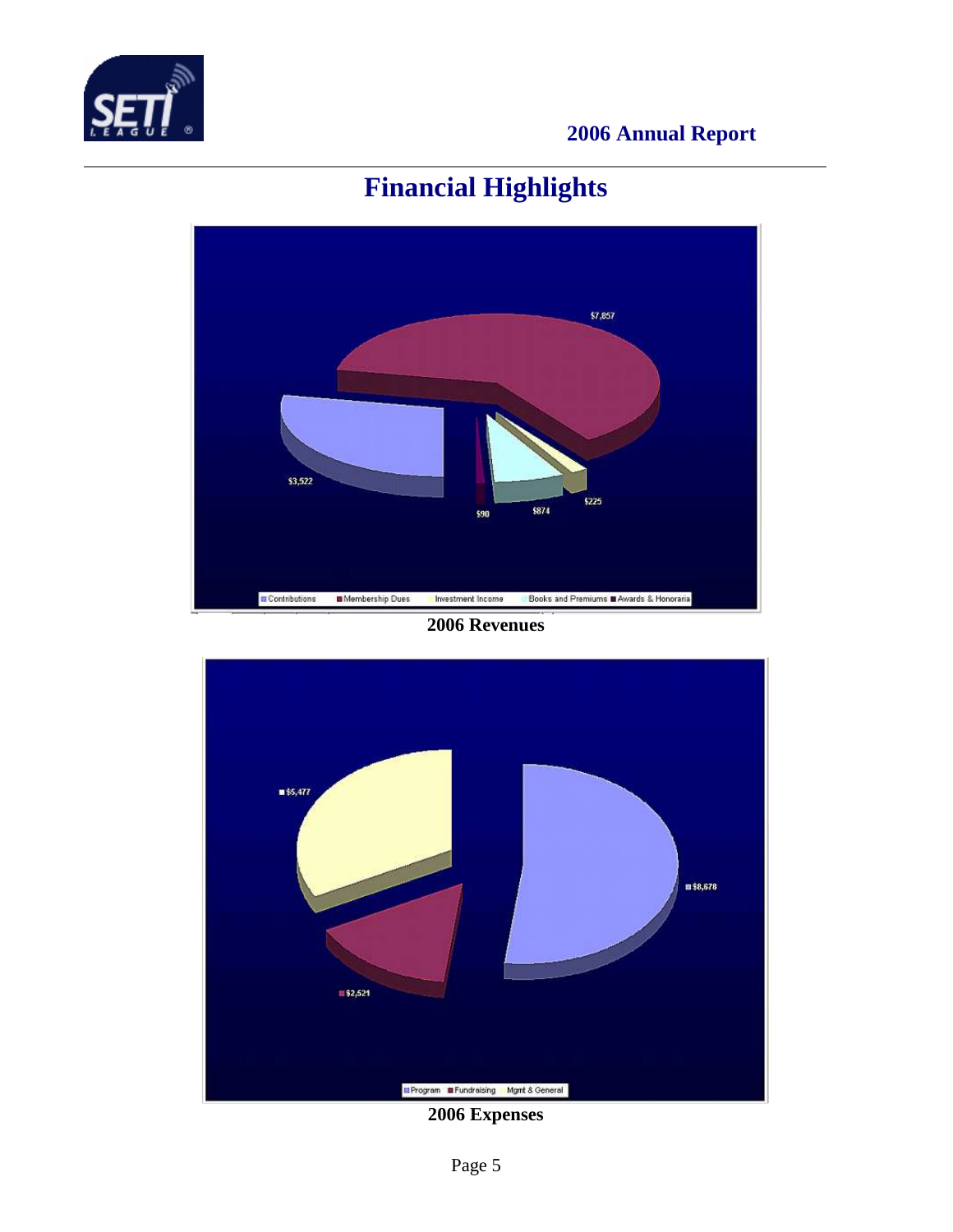

### **Program Service Accomplishments – Science**

During 2006, The SETI League and its members made the following contributions to radio astronomy and SETI science:

- Coordinated 132 Project Argus radio telescopes in 27 countries, built and operated by our members on all seven continents, in their SETI and astrophysical observations. Argus stations analyzed and cataloged several new candidate signals during 2006.
- Members' stations monitored telemetry signals and science beacons from several NASA and ESA interplanetary space probes. Most significant among these experiments was an attempt to observe the results of the SMART 1 probe's impact on the lunar surface.
- Performed our first millimeter-wave targeted search of two candidate stars, from the 12 meter Kitt Peak radio telescope.
- Provided Committee leadership (as co-chairman) to the SETI Permanent Study Group of the International Academy of Astronautics.
- Sixty SETI League members continue to lend computer support to the SETI@home distributed computing experiment, through the Berkeley Open Infrastructure for Networked Computing (BOINC).



Screen capture of telemetry signals from the European Space Agency's SMART-1 spacecraft, recovered by SETI League members at the Medicina Radio Observatory in Italy on Friday, 1 September 2006. Two days later, the spacecraft impacted the Lunar surface in Excellence Lake. Hundreds of GigaBytes of data collected by principal investigator Claudio Maccone and his research team will be analyzed over the coming months, for evidence of signals generated on the 22 GHz water maser frequency, possibly indicating the presence of water on the Moon.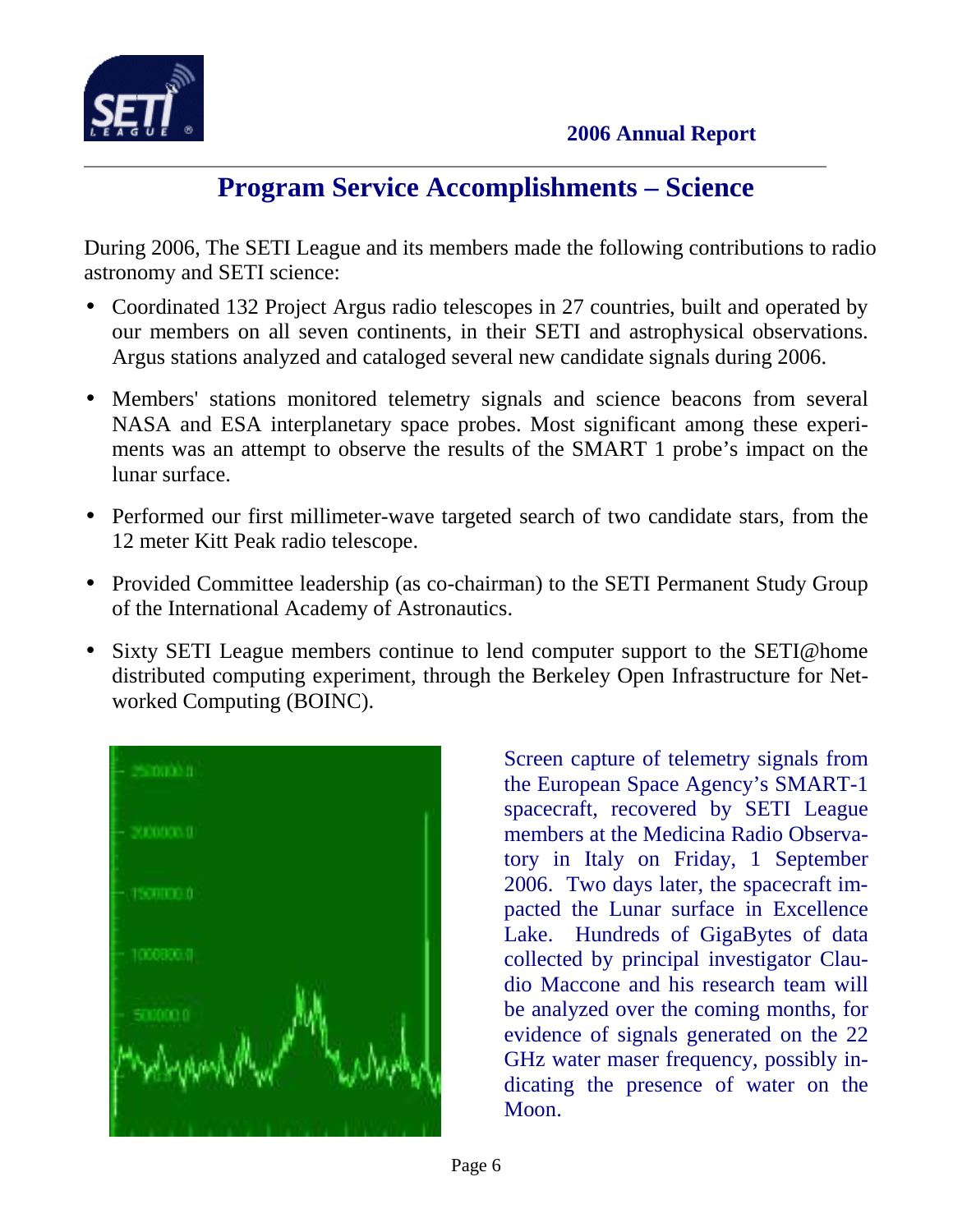

### **Program Service Accomplishments – Technology**

During 2006, The SETI League and its members made the following contributions to technology design and development:

- In March, 2006, we returned the W2ETI Moonbounce Beacon to regular service with its new high power amplifier, providing improved microwave calibration signals to the world's amateur and professional radio telescopes.
- Coordinated and archived four closed technical email lists.
- Inducted one additional amateur radio astronomer into the Extra-Terrestrial Century Club, for a total of thirteen ETCC honorees.

The SETI League's W2ETI 1296 MHz Moonbounce Beacon, repackaged and restored to service with its new ½ kW Power Amplifier.

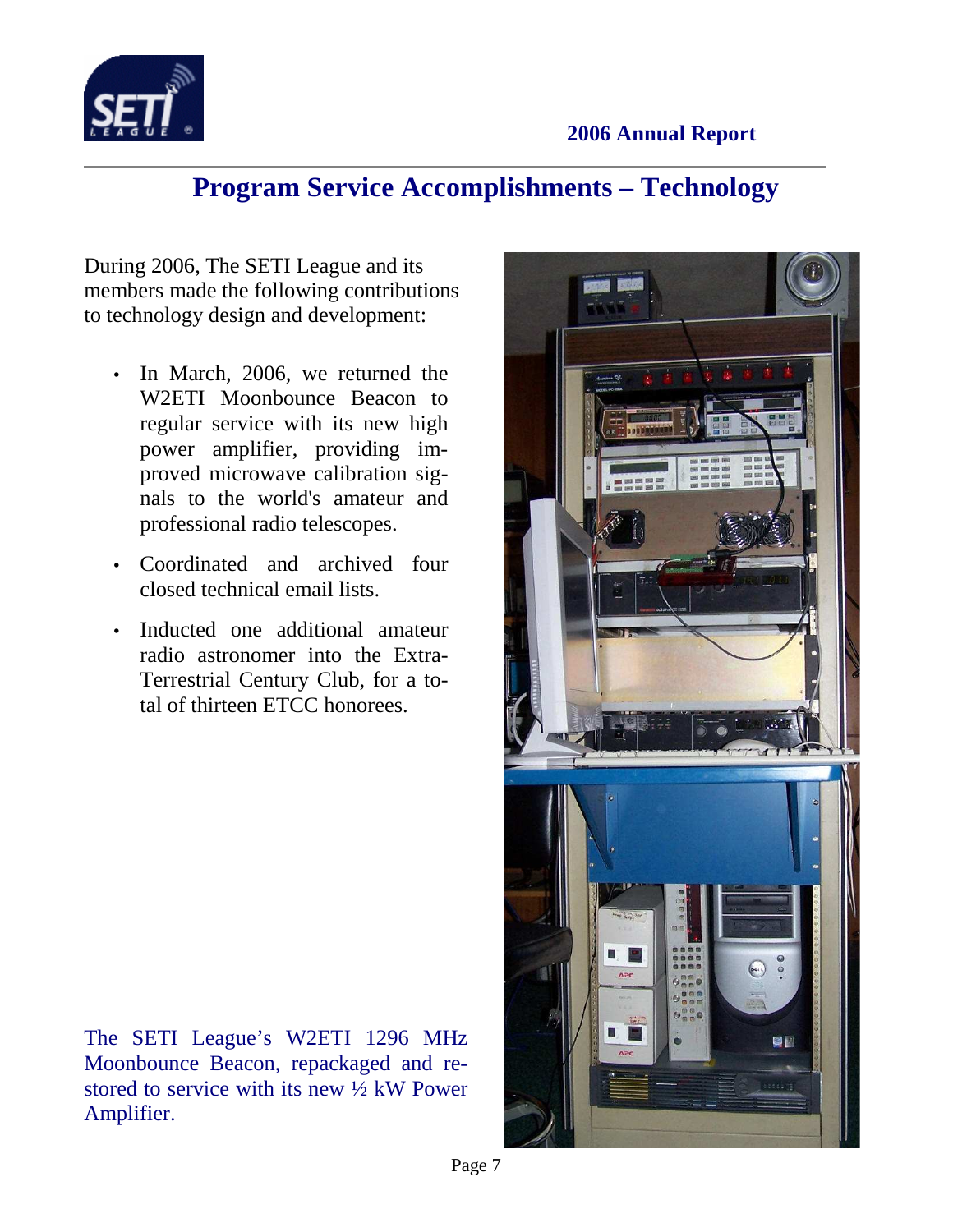

## **Program Service Accomplishments – Public Education**

During 2006, The SETI League and its members made the following contributions to educating the public on SETI science and technology:

- Executive Director delivered eight public lectures in three countries on two continents, dealing with radio astronomy techniques and related SETI science.
- Coordinated the  $25<sup>th</sup>$  Anniversary Technical Conference of the Society of Amateur Radio Astronomers (SARA), a SETI League affiliate society which our Executive Director serves as Vice President. Edited and contributed papers to the Proceedings for that Conference.
- Executive Director served as Director of Education for the Radio Amateur Satellite Corporation (AMSAT), a SETI League affiliate, and completed a two-year term on that organization's Board of Directors.
- Executive Director published eight SETI technical articles in the popular and scientific press, and three related papers in Conference proceedings.
- SETI League webmaster provided webmastering services to the Society of Amateur Radio Astronomers, the International Academy of Astronautics SETI Permanent Study Group, and Invitation to ETI.
- Distributed several CD copies of "The SETI League Technical Manual" and "Tune In The Universe!", a radio amateur's guide to the Search for Extra-Terrestrial Intelligence.
- Distributed numerous print and CD copies of various SETI League Conference Proceedings.

SETI League members edited and contributed several papers to the Proceedings of the  $25<sup>th</sup>$  Anniversary Conference of the Society of Amateur Radio Astrronomers, held in June, 2006 at the National Radio Astronomy Observatory, Green Bank WV. SARA is a SETI League affiliated society.

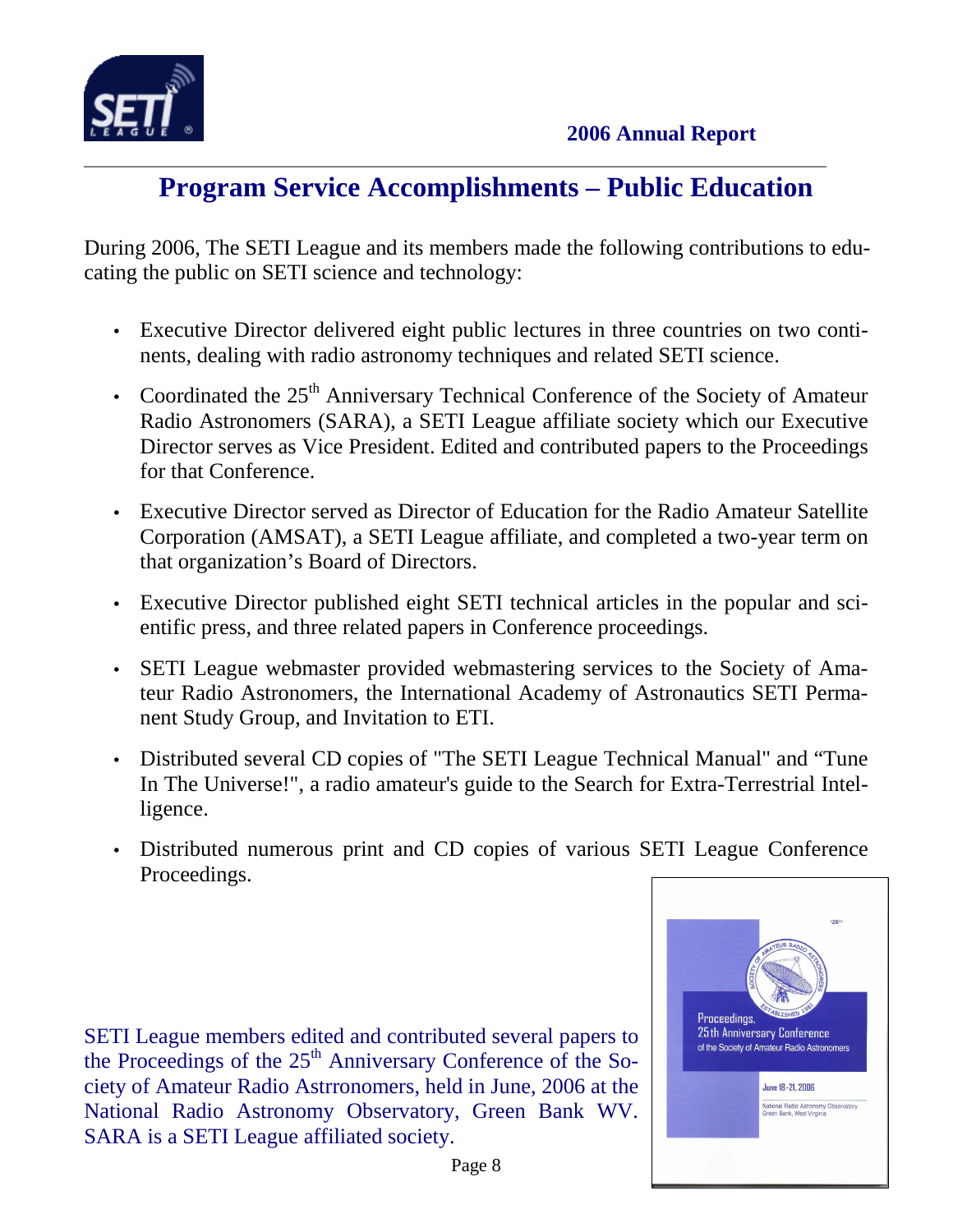

# **Program Service Accomplishments – Media and Outreach**

During 2006, The SETI League and its members engaged in the following media and outreach activities:

- Published four issues of SearchLites, the quarterly newsletter of The SETI League, Inc.
- Coordinated and archived two open public email lists.
- Distributed eight Press Releases and twelve Editorials to over 700 media outlets worldwide.
- Filed 52 weekly updates to The SETI League's extensive website, bringing its total document count to over 3000 pages.
- Several of our 66 volunteer Regional Coordinators in 50 countries conducted print and broadcast media briefings and interviews.
- Executive Director granted print media and broadcast interviews in the US, Spain, and Germany.
- Presented the twelfth annual Giordano Bruno Memorial Award, the fifth annual Orville N. Greene Service Award, three Best Ideas Awards, and twelve SETI SuperStar Awards.



SETI League executive director H. Paul Shuch was inducted as a Fellow of the European Radio Astronomy Club at the Fourth European Radio Astronomy Congress, held at the Heidelberg University of Applied Sciences, Germany in September, 2006. Presenting the Certificate of Fellowship to Dr. Shuch is ERAC president Peter Wright, SETI League volunteer Regional Coordinator for Germany.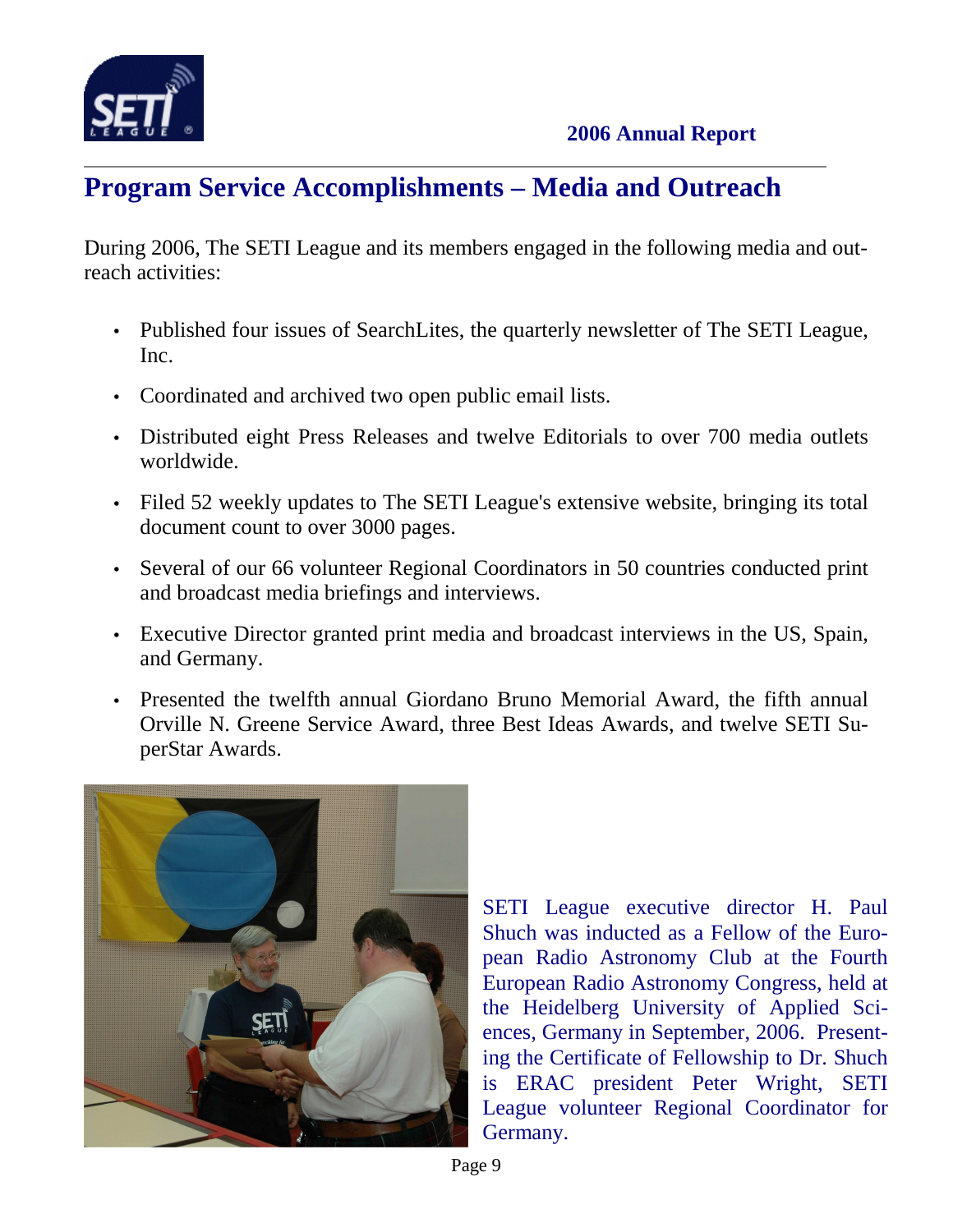



# **Annual Budget Highlights – 2007**

**2007 Expense Budget** 

| 990<br>Line | <b>REVENUES:</b>                 | 2007<br>(projected) |
|-------------|----------------------------------|---------------------|
| 1d          | Dues, Grants & Contributions     | 11,800              |
| 4           | Interest & Investments           | 200                 |
| 12          | <b>Total Revenues:</b>           | 12,000              |
|             | <b>EXPENSES:</b>                 |                     |
| 13          | Educ. and Scientific Programs    | 9,000               |
| 14          | Management & General             | 2,500               |
| 15          | Fundraising                      | 2,500               |
| 17          | <b>Total Expenses:</b>           | 14,000              |
| 18          | Excess or (Deficit) for the year | (2,000)             |
|             | <b>BALANCE SHEET:</b>            |                     |
| 19          | Beginning Net Assets             | 4,603               |
| 21          | <b>Ending Net Assets</b>         | 2,603               |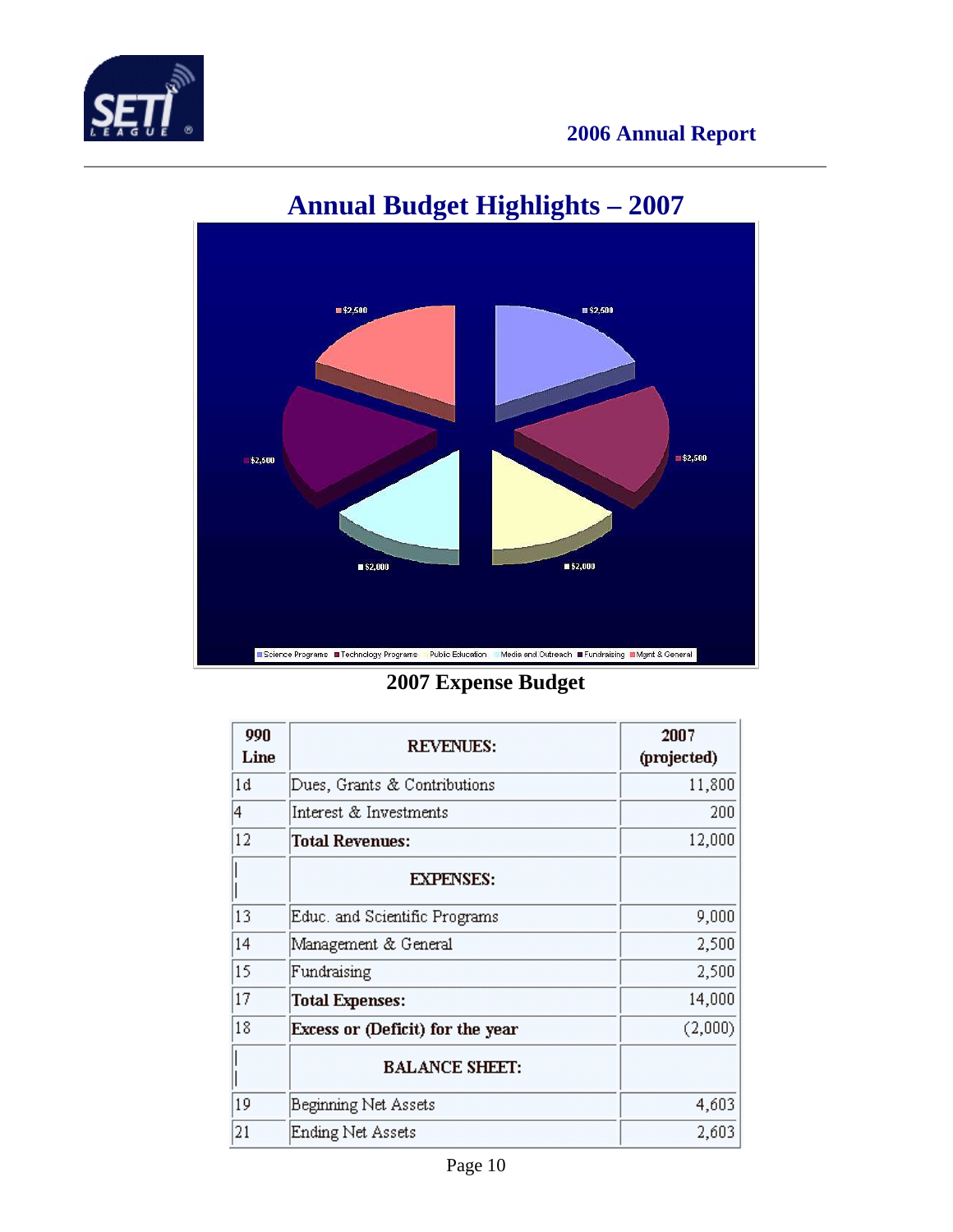

### **Trustees and Officers**

In accordance with Article V, Section 2 of the Bylaws of The SETI League, Inc., as amended, "The Board shall consist of all officers along with such other trustee positions as determined by the Board of Trustees at their annual meeting." At its annual meeting on 23 April 2006, the Board confirmed the following Officers and Trustees to serve for a term of one year:

| Appointee             | Position  | <b>Professional Affiliation</b>                                    |
|-----------------------|-----------|--------------------------------------------------------------------|
| <b>Richard Factor</b> | President | President, Eventide Inc.                                           |
| A. Heather Wood       |           | Secretary/Treasurer Executive Secretary, The SETI League, Inc.     |
| Martin Schreiber, CPA | Trustee   | Accountant, Brand Sonnenschine LLP                                 |
| Marc Arnold, Esq.     | Trustee   | Attorney, Arnold and Lofaro                                        |
| H. Paul Shuch, Ph.D.  | COO       | Visiting Professor of Physics and Astron-<br>omy, Lycoming College |



During a year-long deployment to the Amundsen-Scott South Pole Research Station, SETI League member Robert Melville succeeded in activating the first SETI observing station ever to operate in Antarctica.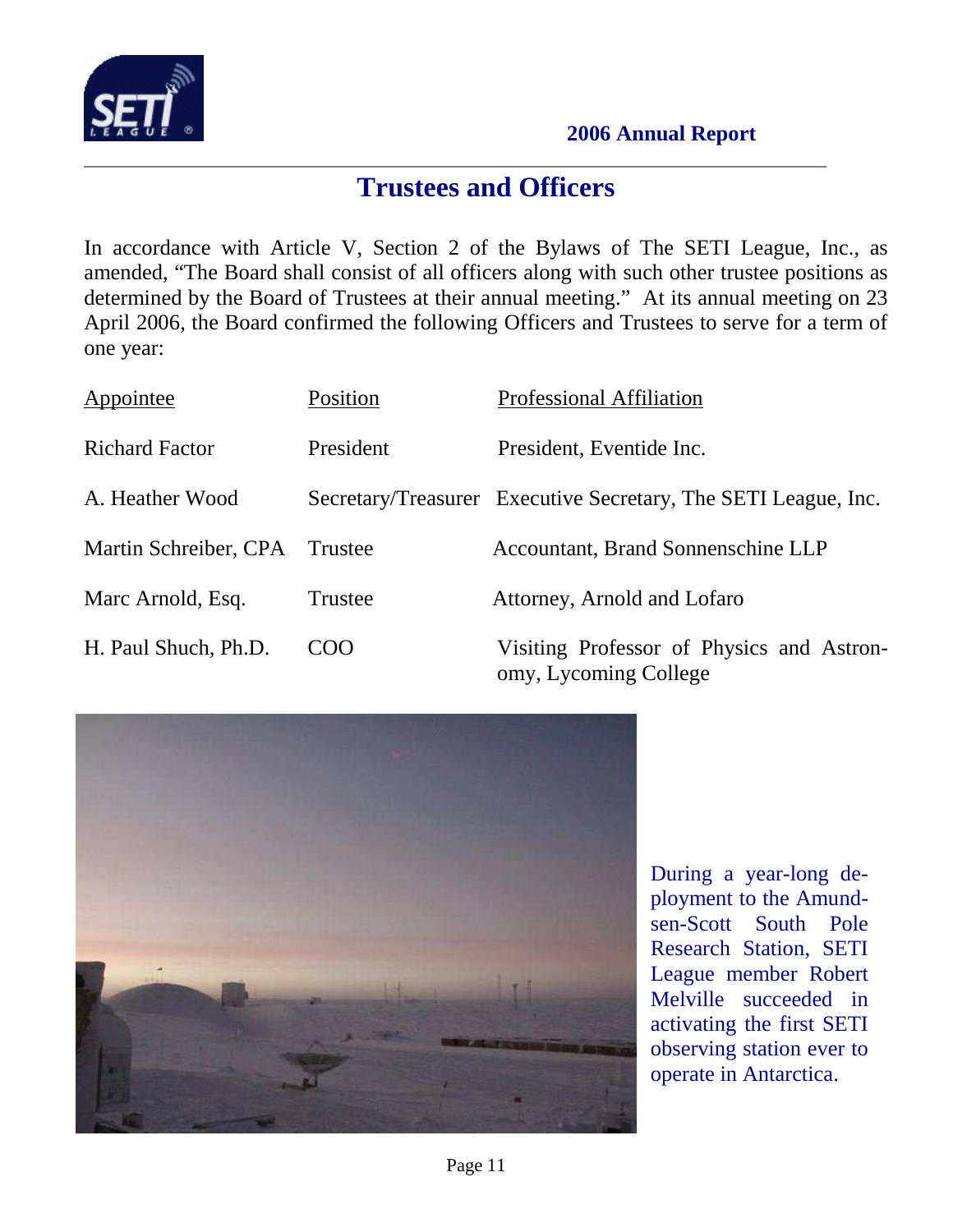

## **Accountant's Report: Audit Not Required**

William R. Hoffmann, LTD. Certified Public Accountants Pine Street Professional Building 416 Pine Street Williamsport, PA 17701<br>(570) 326-1938 - Phone (570) 323-6667 - Fax February 2, 2007 Dr. H. Paul Shuch, Executive Director The SETI League, Inc. 433 Liberty Street Little Ferry, NJ 07643 Dear Dr. Shuch: In accordance with New Jersey charitable registration guidelines, you are not required to have an audit of your 2006 financial statements since total gross receipts are less than \$100,000. You are only required to send a copy of your internal financial statement information along with your New Jersey registration forms. If you have any questions or need additional information please feel free to contact our office. Very truly yours, WILLIAM R. HO∤∲MANN, LTD. Romey D. Fagnano Certified Public Accountant Member American Institute of Certified Public Accountants Pennsylvania Institute of Certified Public Accountants National Conference of CPA Practitioners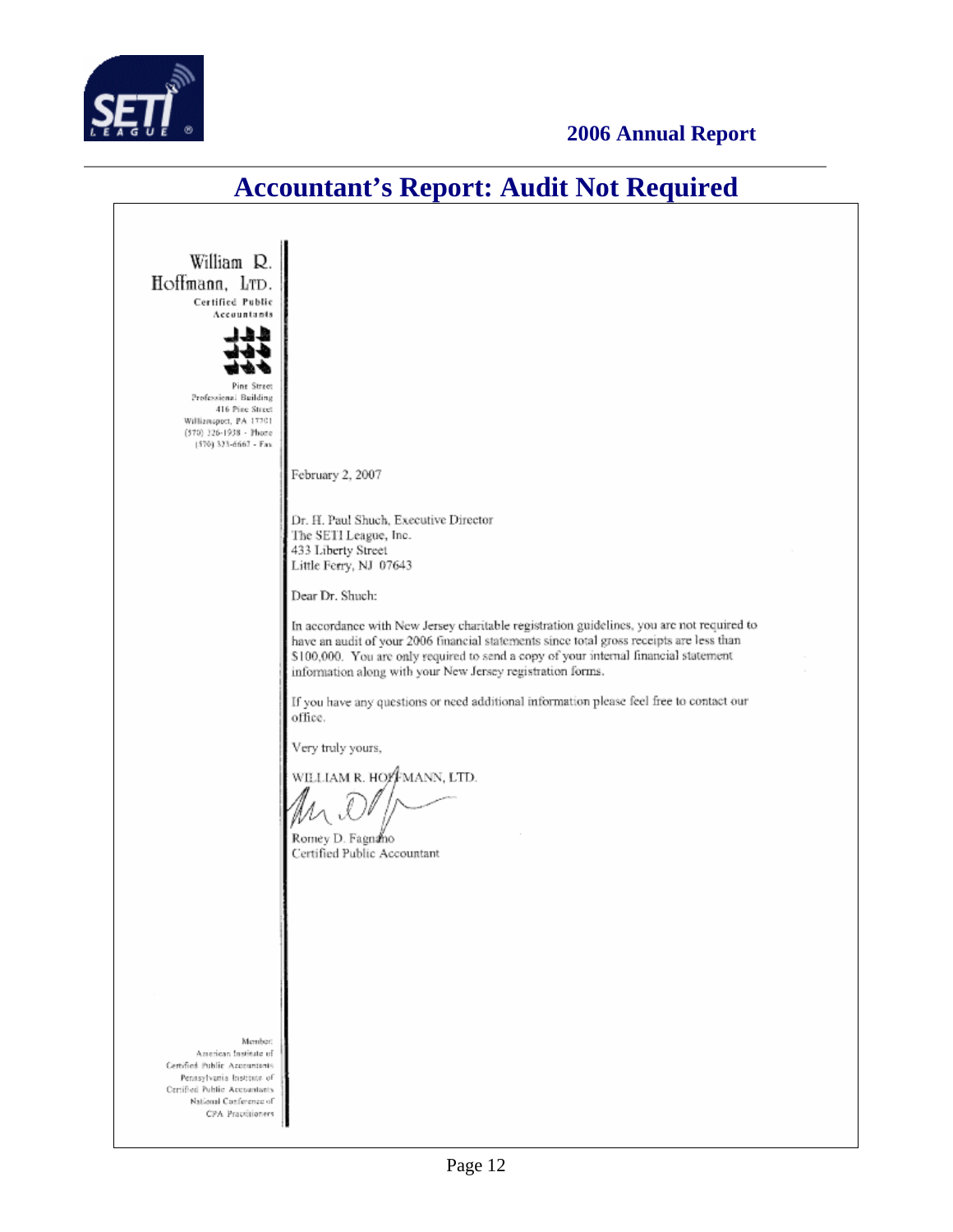



# **Major Donations, Since Inception**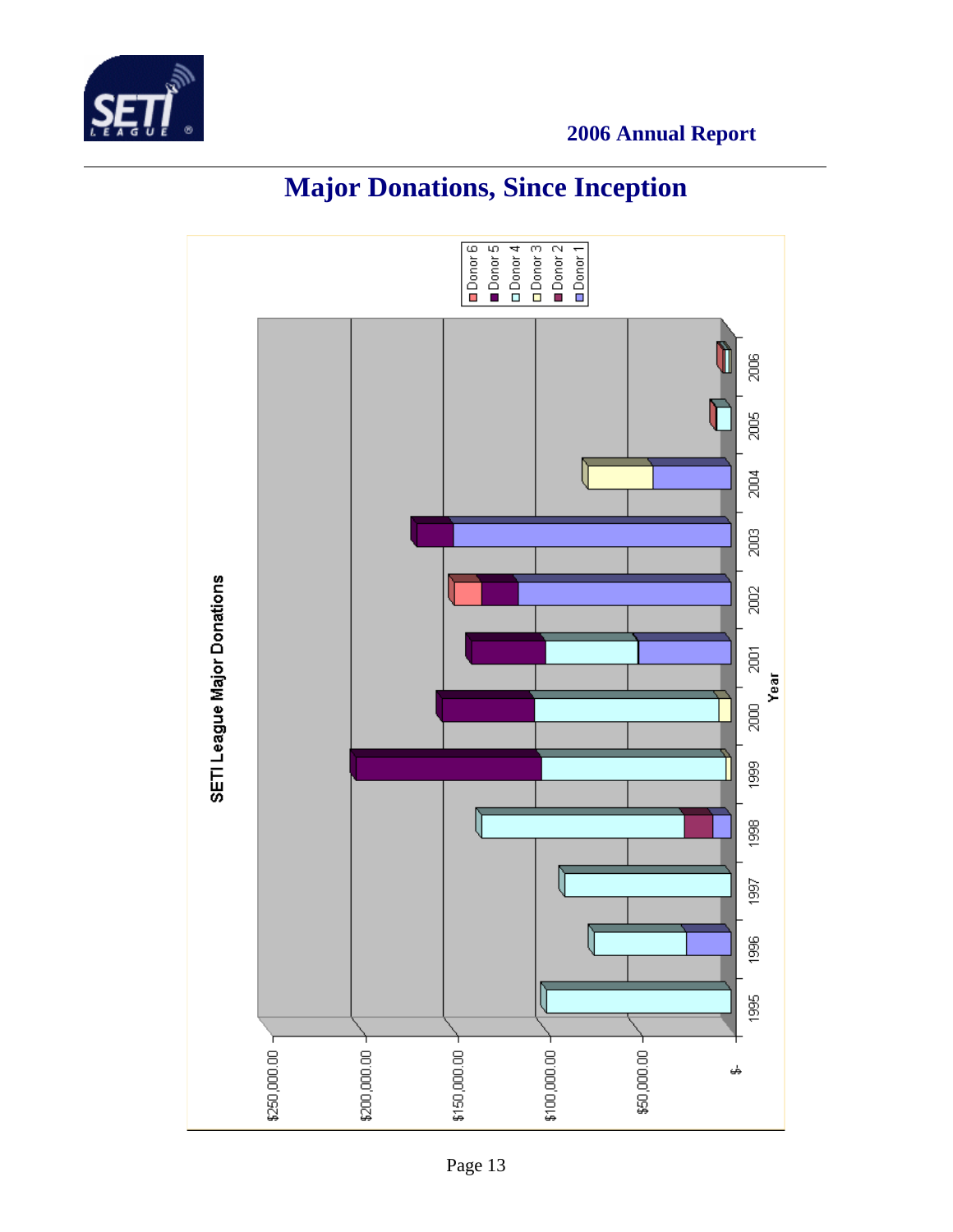

### **2006 Donors**

The SETI League recognizes the extraordinary commitment of our Major Donors, each of whom has provided contributions in excess of \$500 US, in cash or in kind, during 2006:

Mark G. Pankhurst H. Paul Shuch Parent's Assoc. for Gifted Education Eventide, Inc.

We gratefully acknowledge the following members, who this year have made financial contributions to The SETI League above and beyond their membership dues:

- Dennis R. Murphy
- Roy Norris
- Malcolm I. Raff
- Susan Tonkin
- Allen Tough
- Barry Wepman
- Gregory White
- A. Heather Wood

The SETI League welcomes the following individuals, who became new members of The SETI League during 2006:

- Alan Andrea
- Wolfgang Arnold
- Eugene Charette
- William Dionne
- John DuBois
- Ronald Firestone
- George Gadbois
- Peter Gray
- Tyler Harpster
- Daniel Hart
- Bruce Lerner
- Leslie McCormick
- John Phillips
- Joseph Phillips
- Angel Torres
- LaRue Turner
- Peter Vekinis
- Gregory White

The following individual became a Life Member of The SETI League in 2006:

• David Ames